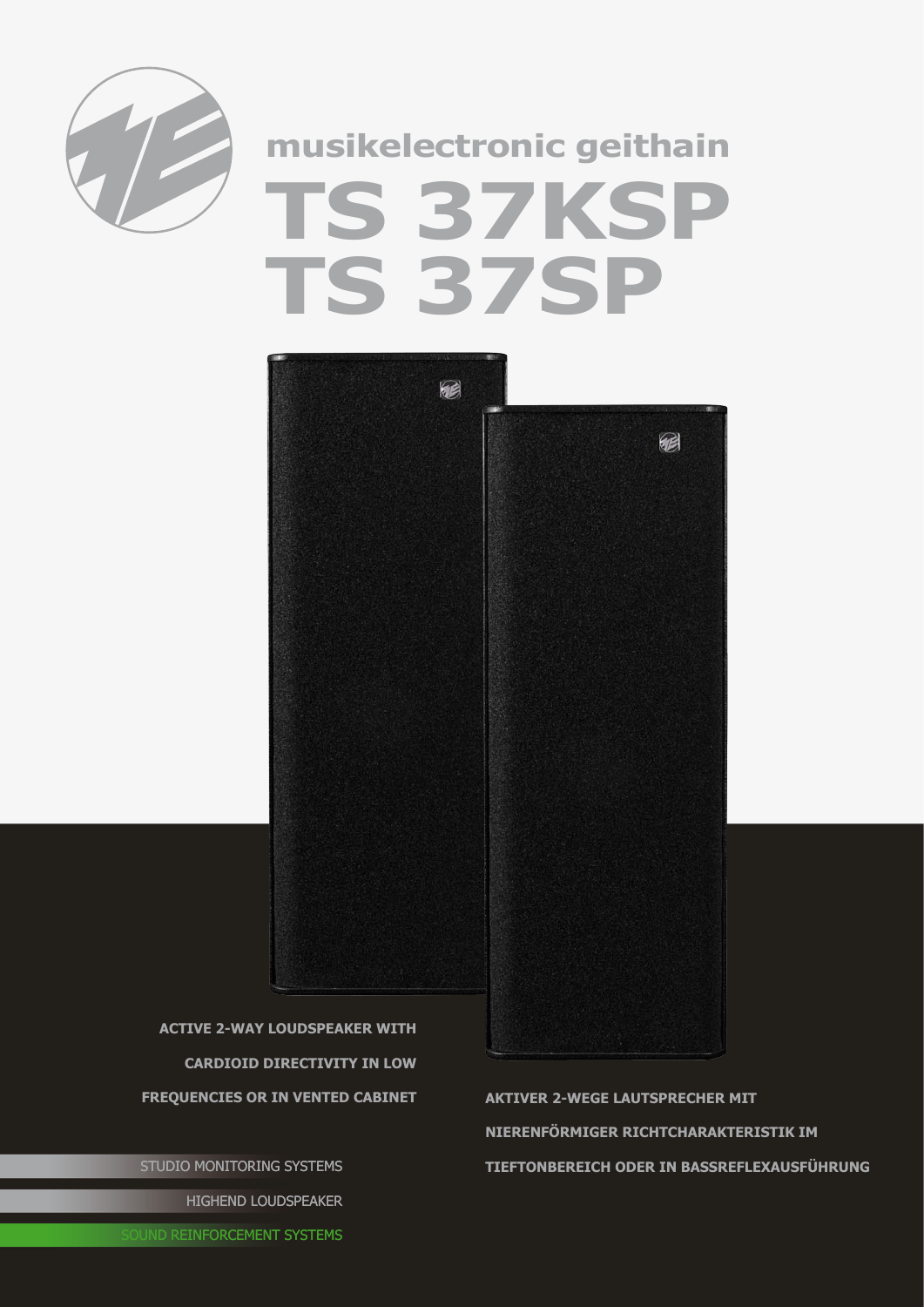**The active two-way reinforcement systems TS37KSP**<br>and TS37SP feature linearity and high dynamics. As an all-round system they are useful for speech and music reproduction in middle and large sized auditoria and are the right decision when systems with high levels are needed. The active concept allows flexible adjustments to acoustical conditions and guarantees a perfect combination of speakers and amplifiers. Thanks to preprogrammed presets a combination of our active subwoofers and speakers saves the time to configure a loudspeaker management system and immediately offers a perfectly adjusted system.

The components include two 10-inch cone woofers and one 1.4-inch compression driver. Both are effectively secured from destruction by an internal limiter. During development the high frequency sound transmission was optimised for smallest possible colouration. The bass reflex version TS37SP reaches a lower cut-off frequency of 65Hz. The resulting bass level enables the use as a full-range system in many situations. Optionally our TT-subwoofers can be employed to extend the bass transmission range more than one octave. The waveguide of the horn driver is available in two opening angles and is also mountable rotated through 90°. So the speaker becomes flexibly usable and is as well variable regarding the mounting position.

A variety of available mountings provide easy assembly for almost every application.

**D**ie aktiven 2-Wege-Beschallungslautsprecher TS37KSP<br>und TS37SP zeichnen sich durch Linearität und hohe Dynamik aus. Als Allroundsystem eignen sie sich für Sprach- und Musikbeschallung mittlerer bis großer Flächen und sind die richtige Wahl, wenn Systeme mit großen Pegeln benötigt werden. Das Aktivkonzept erlaubt flexible Anpassungen an die akustischen Gegebenheiten und garantiert eine perfekte Kombination aus Lautsprechern und Verstärkern. In Verwendung mit unseren aktiven Subwoofern erspart sich der Nutzer, dank vorprogrammierter Presets, den Konfigurationsaufwand eines Controllers und hat stets in Sekundenschnelle ein perfekt abgestimmtes System.

Die Komponenten umfassen zwei 10-Zoll Konustieftöner und einen 1,4-Zoll Druckkammertreiber. Beide sind durch eine interne Schutzschaltung effektiv vor Zerstörung gesichert. Bei der Entwicklung der Hochtonschallführung wurde diese auf kleinstmögliche Verfärbungen optimiert. Die Bassreflexausführung TS37SP erreicht eine untere Grenzfrequenz von 65Hz. Der gebotene Basspegel ermöglicht den Einsatz als Fullrangesystem für viele Applikationen. Optional kann einer der TT-Subwoofer aus dem Hause Geithain zur Erweiterung des Tieftonübertragungsbereichs um mehr als eine Oktave eingesetzt werden. Die Schallführung des Hornantriebs ist in zwei Öffnungswinkeln lieferbar und lässt sich auch 90 Grad verdreht montieren. Damit wird der Lautsprecher sehr flexibel einsetzbar und ist auch in der Montagerichtung variabel.

Eine Vielzahl von verfügbaren Halterungen sorgen für eine einfache Montage an nahezu jedem Einsatzort.

## **TS37KSP TS37SP**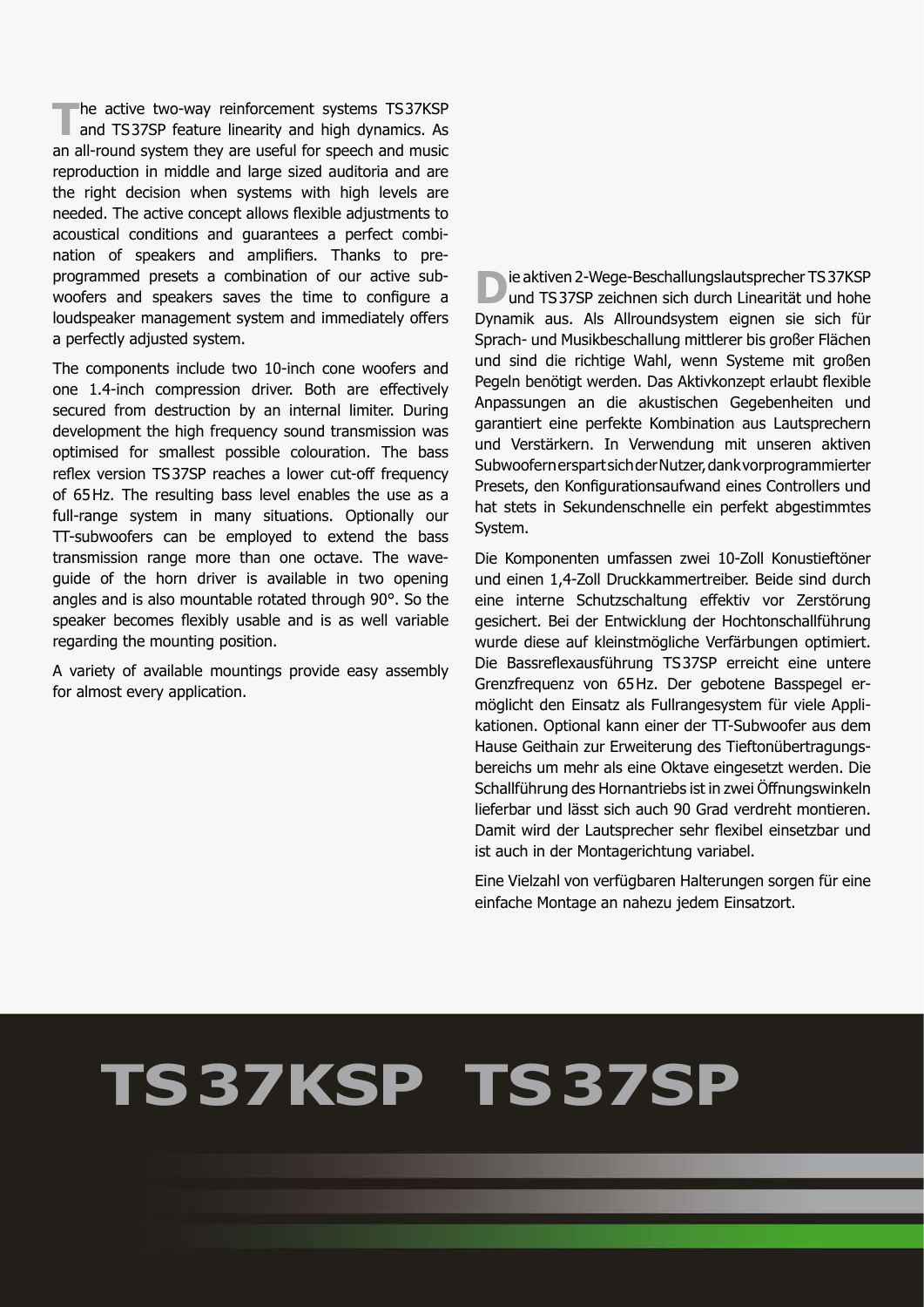## **Specifications**

Cabinet type TS37SP TS37KSP<br>Maximum SPL Frequency response TS37SP TS37KSP Coverage angle  $f > 2$  kHz 90°  $\times$  60° (H  $\times$  V) **Transducers**  LF HF **Calibration** Acoustic output level /  $P<sub>F</sub> = -14 dBu$ Mains voltage Power consumption Maximum No-load Stand-by Mains connectors 1× Powercon Nominal output power 2× 300W Maximum output power Noise level  $\leq 9 \text{ dB}(A) / r = 1 \text{ m} (3'3'')$ <br>Inputs  $1 \times XLR$  analogue Inputs 1× XLR analogue<br>Input level 11× XLR analogue Outputs 1× XLR analogue Control inputs 1× RJ45 Ethernet Electronic crossover frequency Directivity index see diagram<br>
Equalizer 10 free prog Delay up to 800 ms<br>Dimensions (h  $\times$  w  $\times$  d) 860  $\times$  320  $\times$ Weight 30kg (66.2lbs) Environmental specifications Operating temperature Storage temperature Relative humidity

Additional accessories (optional) security lug

vented cabinet cardioid directivity in low frequencies 129dBpeak /  $r = 1$  m (3'3") 65Hz … 20kHz −6dB 100Hz … 20kHz −6dB  $60^\circ \times 40^\circ$  (H  $\times$  V)  $2 \times 10''$  cone 1× 1.4″ compression driver  $99dB_{\text{SPL}} / r = 1 \text{m} (3'3'')$ <br>85V ... 260V 800W 25W 16W 1× Powercon loop-through output Amplifier type 2-channel PWM amplifier with temperature controlled fan -6dBu ... +6dBu  $1 \times$  USB<br> $1.9$  kHz Equalizer 10 free programmable parametric EQs<br>
Delay 10 free programmable parametric EQs  $860 \times 320 \times 370$  mm (33.9″  $\times$  12.6″  $\times$  14.6″) +15°C … +35°C (+59°F ... +95°F) −25°C … +45°C (−13°F ... +113°F) 45% … 75% Design of the cabinet lumber core plywood with scratch proof structure coating black RAL9005, other colours on request

stand, wall and ceiling mount elements